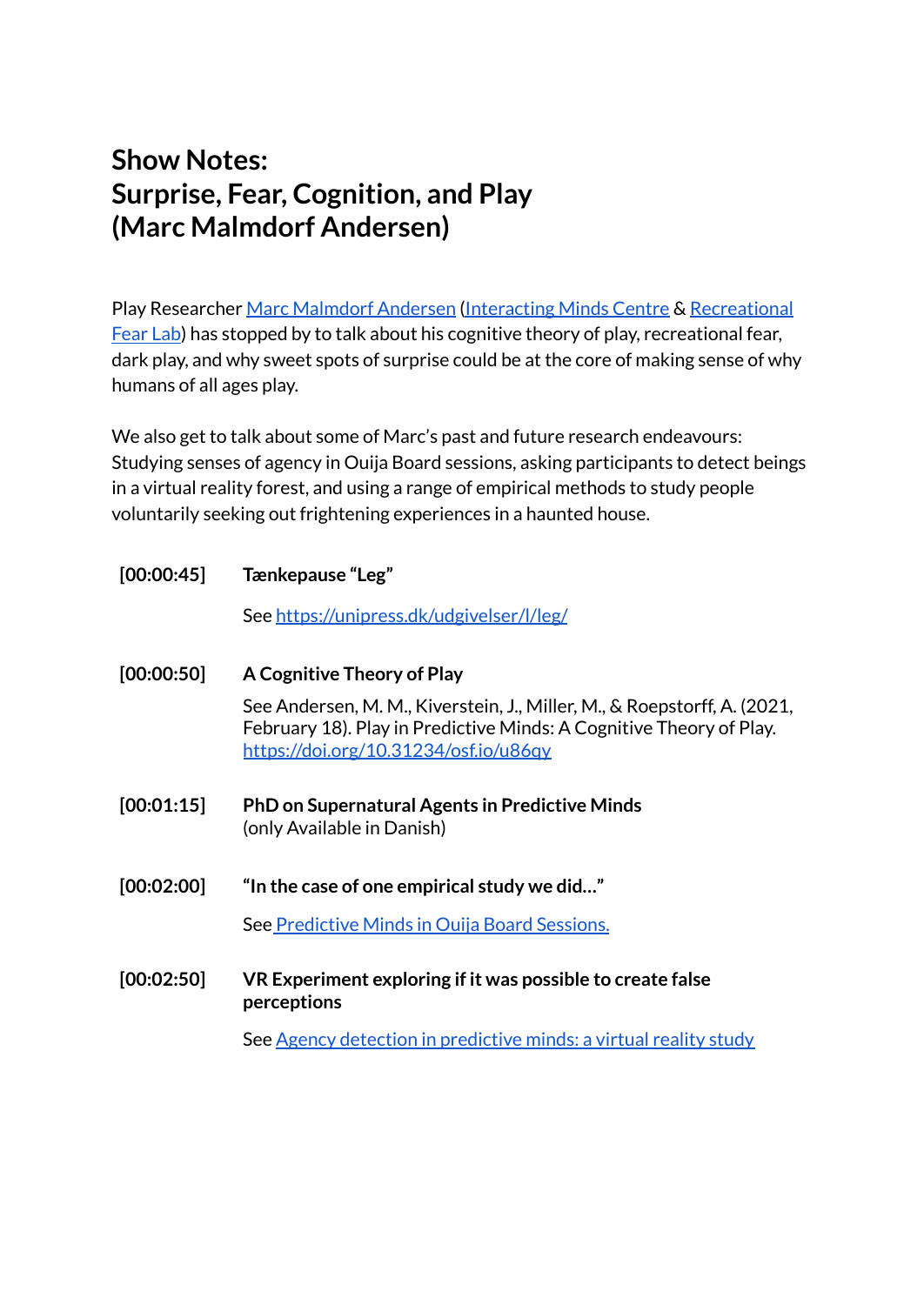#### **[00:04:03] Predictive Processing Framework**

See "A [Cognitive](https://doi.org/10.31234/osf.io/u86qy) Theory of Play" (from p.16) for an overview of the framework and the argument Marc is laying out. To gain a better understanding of PP, visit [https://predictive-mind.net/papers.](https://predictive-mind.net/papers) Especially attend to the Contribution by *[Wanja](https://predictive-mind.net/ppp-contributors/Wanja_Wiese) Wiese* and *[Thomas](https://predictive-mind.net/ppp-contributors/Thomas_K_Metzinger) K. [Metzinger](https://predictive-mind.net/ppp-contributors/Thomas_K_Metzinger) entitled* Vanilla PP for [Philosophers:](https://predictive-mind.net/papers/vanilla-pp-for-philosophers-a-primer-on-predictive-processing) A Primer on Predictive [Processing](https://predictive-mind.net/papers/vanilla-pp-for-philosophers-a-primer-on-predictive-processing)

#### **[00:11:08] Mood States like playfulness**

For a discussion of the concept of moods within the play literature, see Play [practices](https://www.tandfonline.com/doi/abs/10.1080/21594937.2013.805650) and play moods by Helle Skovbjerg.

#### **[00:15:00] Sweet Spot of Surprise**

For a discussion of the GoldiLock Principle see "A [Cognitive](https://doi.org/10.31234/osf.io/u86qy) Theory of [Play](https://doi.org/10.31234/osf.io/u86qy)" (p.12) or Kidd et al., [2012](https://journals.plos.org/plosone/article?id=10.1371/journal.pone.0036399).

#### **Jack in the Box Experimental Study**.

See Patterns of Fear [Development](https://www.jstor.org/stable/23082747?casa_token=QzIO3C04Fs4AAAAA%3A4hgvfnP4IHgY7DNAqTG1FvzdpCPDrh9NTxCAHRzIL1rVdqNlj2Q88xLbbELZWUk7N0fEh0dzdGAjb1PkzLYMzGWPof2Sno_8clPVBNcByVuZ3je6DQGa&seq=1#metadata_info_tab_contents) during Infancy by Sandra Scarr and Philip Salapatek (1970).

**Infants prefer to look at moderately complex pictures** See Kidd, C., [Piantadosi,](https://journals.plos.org/plosone/article?id=10.1371/journal.pone.0036399) S. T., & Aslin, R. N. (2012). The Goldilocks effect: Human infants allocate attention to visual [sequences](https://journals.plos.org/plosone/article?id=10.1371/journal.pone.0036399) that are neither too simple nor too [complex.](https://journals.plos.org/plosone/article?id=10.1371/journal.pone.0036399) PloS one, 7(5), e36399.

**[00:19:00] Designing for Playfulness** For a discussion of how the Predictive Processing understanding of play could connect to education, see Schulz, T.S., Andersen, M.M., Roepstorff, A.H., (in production). Play, Reflection, and the Quest for Uncertainty. In Beghetto, R.A. & Jaeger, J.G., (Ed.), Uncertainty: A catalyst for Creativity, Learning and Development. Springer. (Available on request)

### **[00:20:29] Johan Huizinga's Magic Circle**

See Huizinga, Johan (1955). Homo Ludens: a Study of the Play-Element in Culture. Boston, MA: The Beacon Press.

For a quick overview, see [Wikipedia](https://en.wikipedia.org/wiki/Magic_circle_(virtual_worlds)) on this matter.

#### **Gregory Bateson**

See Bateson, P.P.G., Bateson, P. and Martin, P., 2013. Play, playfulness, creativity and innovation. Cambridge University Press.